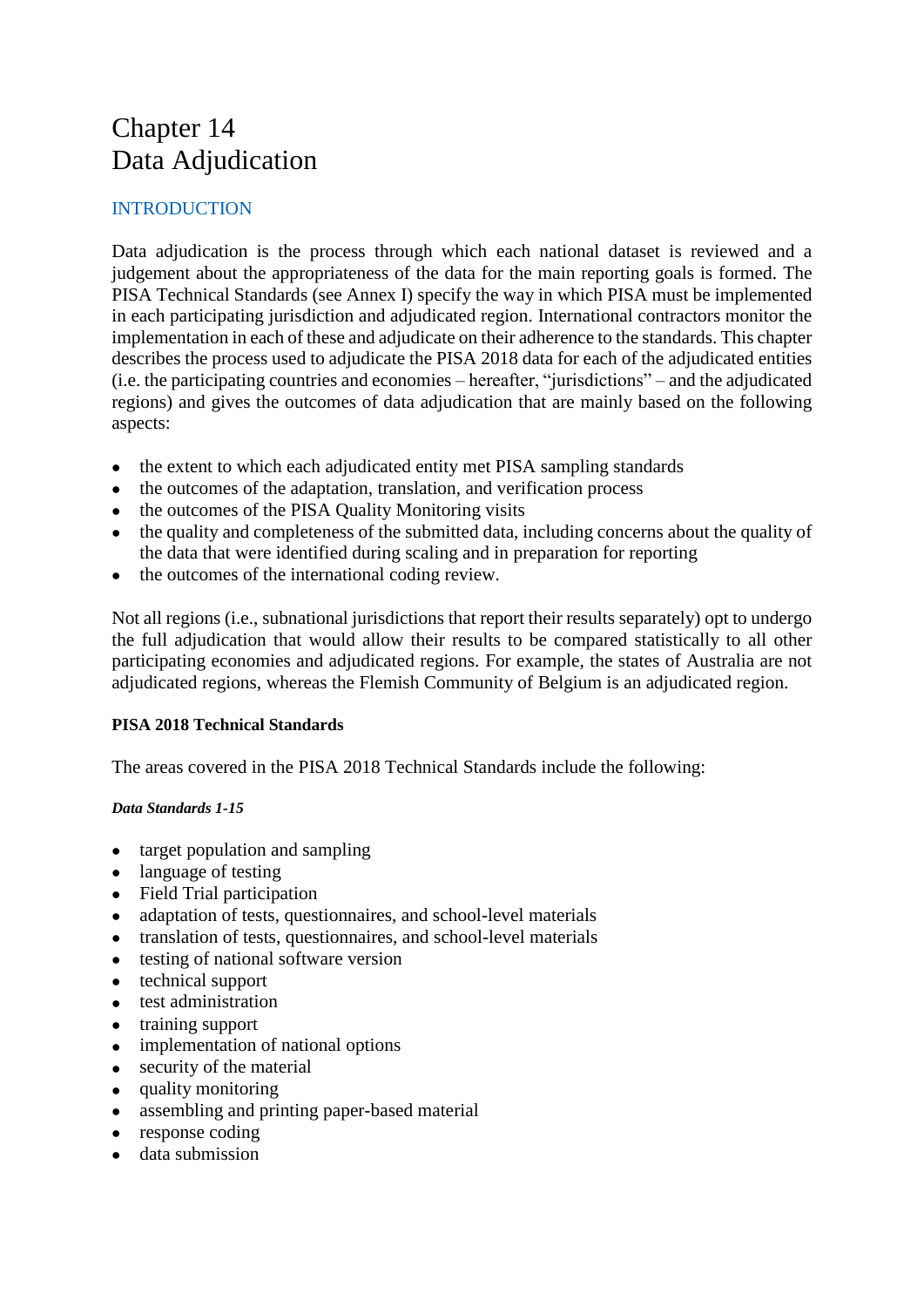#### *Management standards 16-20*

- communication with the international contractors
- notification of international and national options
- schedule for submission of materials
- management of data
- archiving of materials

#### *National involvement standards 21-22*

- national feedback
- meeting attendance

#### **Implementing the standards – quality assurance**

National Project Managers of participating jurisdictions are responsible for implementing the standards based on the international contractors' advice as contained in the various operational manuals and guidelines. Throughout the cycle of activities for each PISA survey, the international contractors carried out quality-assurance activities in two steps. The first step was to set up quality- assurance procedures using the operational manuals, as well as the agreement processes for national submissions on various aspects of the project. These processes gave the international contractor staff the opportunity to ensure that PISA implementation was planned in accordance with the PISA 2018 Technical Standards and to provide advice on taking rectifying action when required and before critical errors occurred. The second step was quality monitoring, which involved the systematic collection of data that monitored the implementation of the assessment in relation to the standards. For the data adjudication, information collected during both the quality-assurance and quality-monitoring activities was used to determine the level of compliance with the standards.

#### **Information available for adjudication**

The international contractors' quality monitoring of a participating jurisdiction's data collection is carried out from a range of perspectives during many stages of the PISA cycle. These perspectives include monitoring a participating jurisdiction's adherence to the deadlines, communication from the sampling contractor about each participating jurisdiction's sampling plan, information from the linguistic verification team, data from the PISA Quality Monitors, and information gathered from direct interviews at National Project Manager and Coder Training meetings. The information was combined together in the database so that:

- indications of non-compliance with the standards could be identified early on in order to enable rectifying measures
- the point at which the problem occurred could be easily identified
- information relating to the same PISA standard could be cross-checked between different areas or sources.

Many of these data collection procedures refer to specific key documents, specified in the National Project Manager's Manual and the Sampling Manual in particular. These are procedures that the international contractors require for Field Trial and Main Survey preparation from each National Centre. The data adjudication process provides a motivation for collating and summarising the specific information relating to PISA standards collected in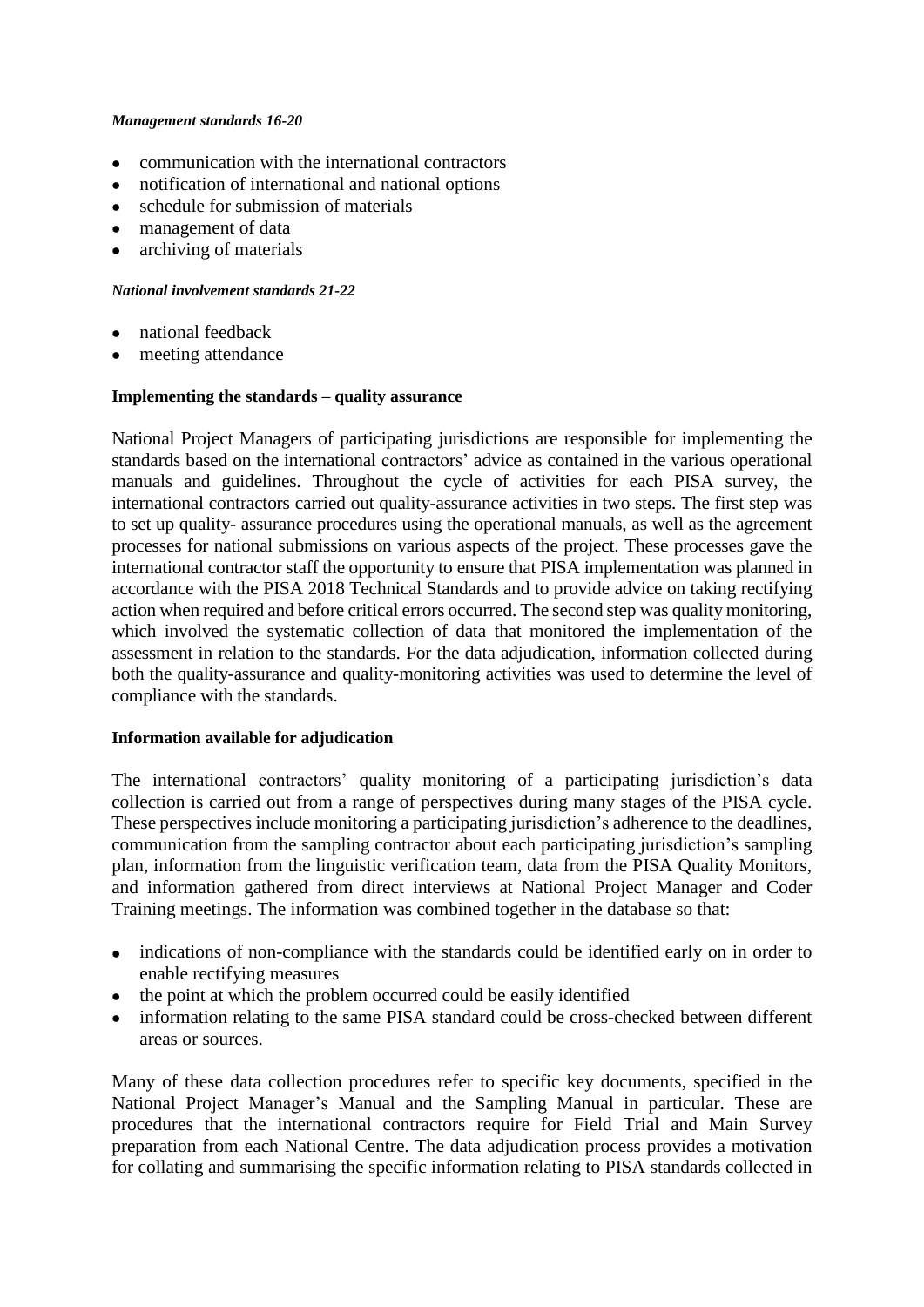these documents, combined with information collected from specific quality monitoring procedures such as the PISA Quality Monitor visits and from information in the submitted data.

The quality monitoring information was collected from various quality monitoring instruments and procedures and covered the following main areas:

- international contractors' administration and management: information relating to administration processes, agreement of adaptation spreadsheets, submission of information
- item developers: issues identified in the coder query service and training of coders;
- translation: information from linguistic verification of test items, questionnaire items, and the test administration script
- sampling: information from the submitted data such as school and student response rates, exclusion rates and eligibility problems
- school-level materials: information from the agreement of adaptations to test administration procedures and field operations
- Final Optical Check team: information from the pre- and post-Main Survey Final Optical Checks of Main Survey booklets
- questionnaire Final Optical Check: issues arising from the Final Optical Check of the questionnaires
- National Centre Test Administrator or School Associate trainings
- National Centre quality monitoring: information gathered through interviews conducted during meetings of National Project Managers or at other times
- co-ordination of PISA Quality Monitor activities including recruitment
- PISA Quality Monitor reports: information gathered via the Data Collection Forms from PISA Quality Monitors and through their interactions with School Co-ordinators and Test Administrators
- data cleaners: issues identified during the data cleaning checks and from data cleaners' reports
- data analysis: information from item level reports, from the Field Trial data, and from data cleaning steps, including consistency checks
- data processing: issues relating to the eligibility of students tested
- questionnaire data: issues relating to the questionnaire data in the national questionnaire reports provided by the international contractor
- Main Survey and Field Trial Reviews: information provided by the National Project Managers in the Field Trial and Main Survey Review Questionnaires.

## *Quality monitoring reports*

There were two types of PISA quality monitoring reports: The Session Report Form containing data for each session in each school, and the Data Collection Form detailing the general observations across all schools visited by PQMs. The Session Report Form was completed by the Test Administrator after each test session and also contained data related to test administration. The data from this report were recorded by the National Centre and submitted as part of the national dataset to ETS. The PISA Quality Monitor reports contained data related to test administration in selected schools, and the PISA quality monitoring data were collected independently of the National Project Manager.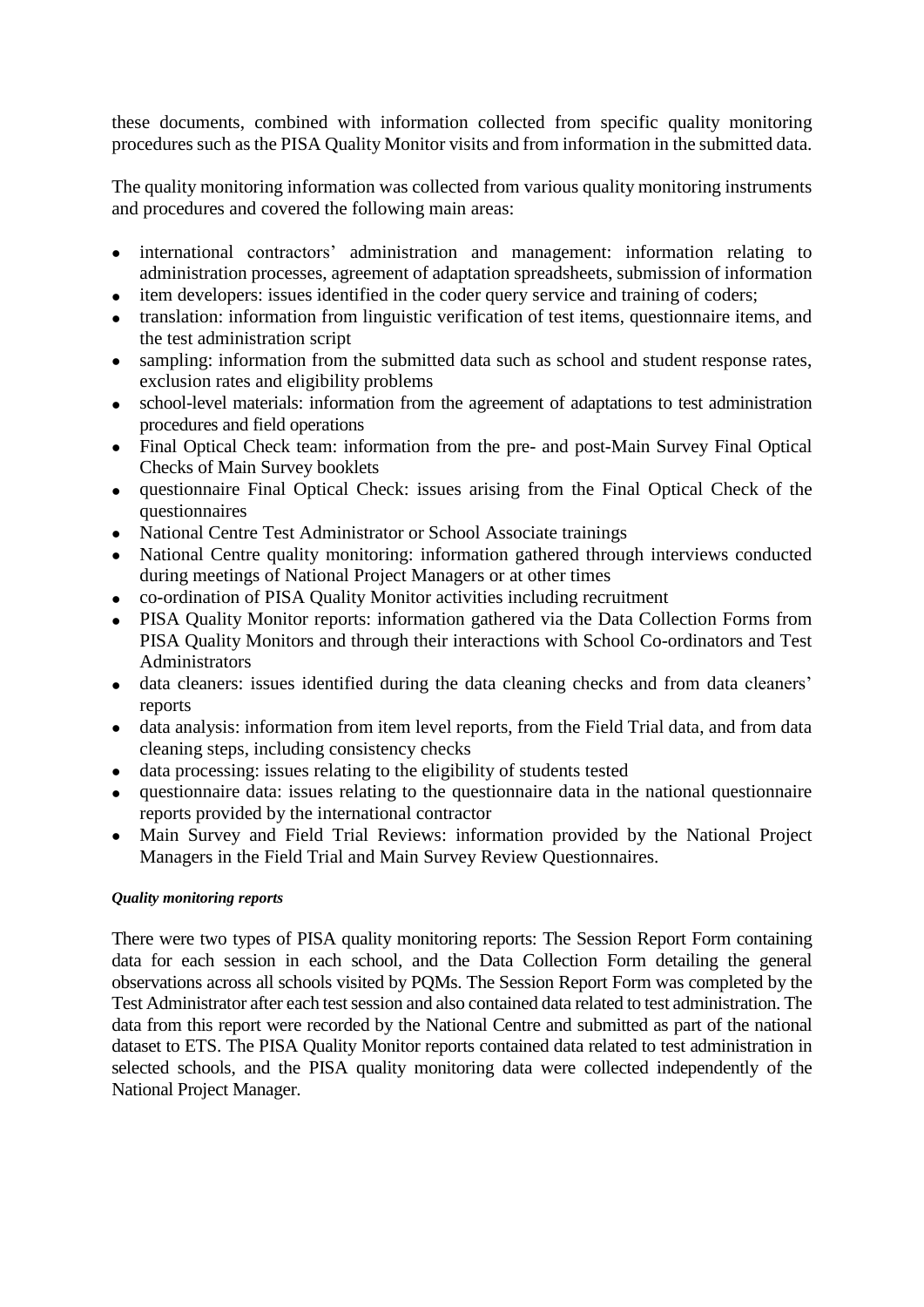## **Data adjudication process**

Data adjudication is the process through which each national dataset is reviewed and a judgement about the appropriateness of the data for the main reporting goals is formed. The different steps in the data adjudication process ensure that the final judgement is transparent, based on evidence, and defensible. The data adjudication process achieved this through the following steps:

**Step 1:** The Consortium collected quality-assurance and quality monitoring data throughout the survey administration period. The international project manager compiled this information into an adjudication database that was updated or amended as new information arose and provided an overview of the national implementation of PISA throughout the cycle. .

**Step 2:** The international project manager compiled iindividual reports for each jurisdiction that contained quality-assurance data for key areas of project implementation.

**Step 3:** The international project director, together with the consortium leads, identified data issues that were in need of adjudication. Where necessary, the relevant National Project Manager was contacted to provide additional information. After this stage, for each dataset, a summary report detailing how the PISA Technical Standards had been met was constructed..

**Step 4:** The PISA Adjudication Group, formed by representatives of the OECD and of international contractors, the Technical Advisory Group and the Sampling Referee, reviewed the summary reports to recommend adequate treatment of the data from each adjudicated entity in international PISA products (database and reports).

**Step 5**: The recommendations of the Data Adjudication Group were presented to the PISA Governing Board representatives and to the countries concerned.

Monitoring compliance to any single standard occurred through responses to one or more qualityassurance questions regarding test implementation and national procedures which may come from more than one area. For example, the session report data were used in conjunction with the PISA Quality Monitor reports, computer system tracking of timings, and information from the adaptation of national manuals to assess compliance with the PISA session timing standard (Standard 6.1, Annex F).

Information was collected in relation to these standards through a variety of mechanisms:

- through PISA Quality Monitor reports
- through the Field Trial and Main Survey reviews
- through information negotiated and stored on the PISA Portal website (the portal which was used in PISA 2018)
- through a system database specific to the implementation of PISA tasks
- through the formal and informal exchanges between the international contractors and National Centres over matters such as sampling, translation and verification, specially requested analyses (such as non-response bias analysis)
- through a detailed post-hoc inspection of all Main Survey assessment materials (test booklets)
- through the data cleaning and data submission process.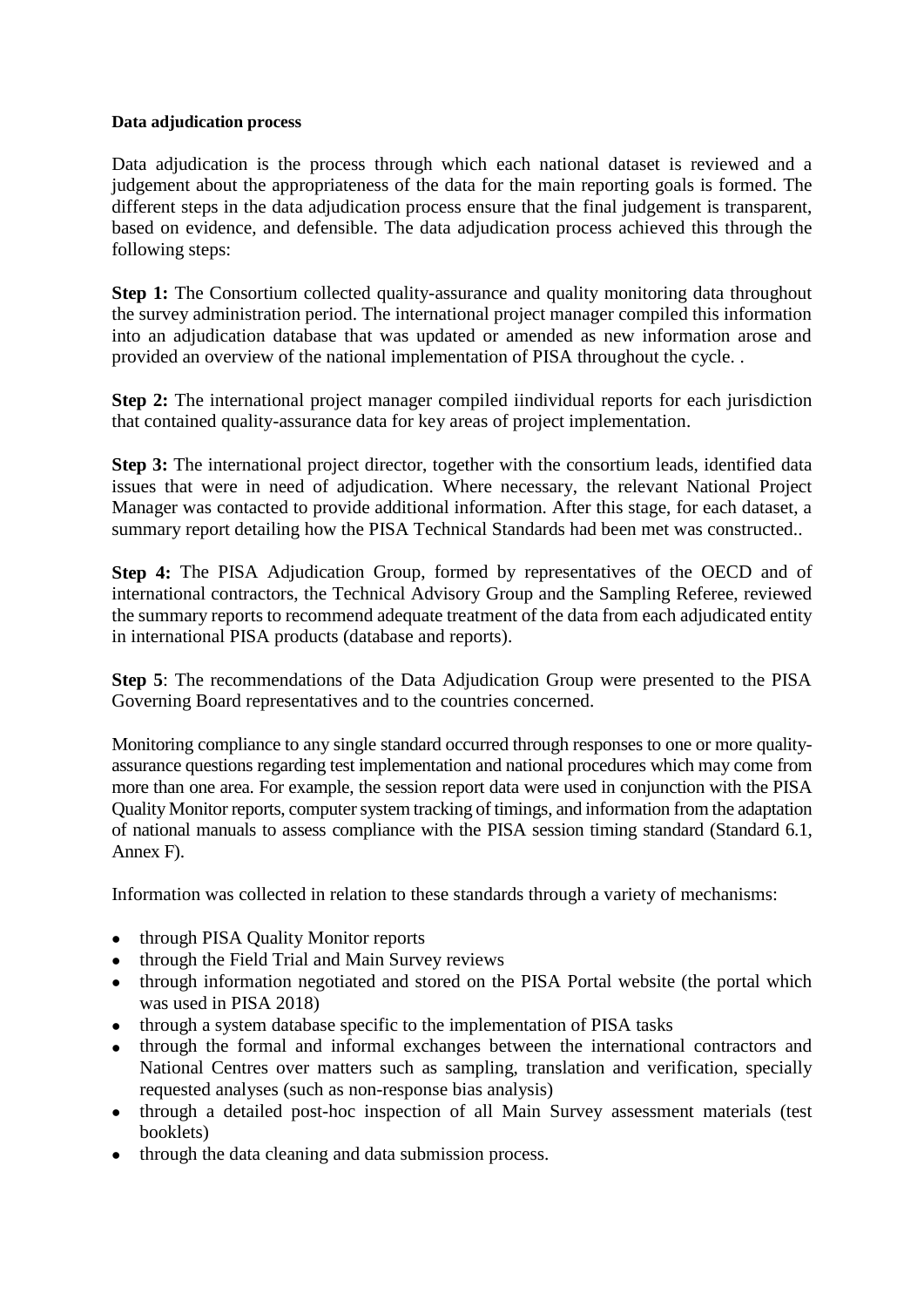For PISA 2018, an adjudication database was developed to capture, summarise, and store the most important information derived from these various information sources. The staff members of the international contractor who led each area of work were responsible for identifying relevant information and entering it into the database. This means that at the time of data adjudication, relevant information was easily accessible for making recommendations about the fitness of use of data from each PISA adjudicated entity.

The adjudication database captured information related to the major phases of the data operation: field operations, sampling, questionnaires, and tests. Within each of these phases, the specific activities are identified, and linked directly to the corresponding standards.

Within each section of the database, specific comments are entered that describe the situation of concern, the source of the evidence about that situation, and the recommended action. Each entry is classified as serious, minor, or of no importance for adjudication. Typically, events classified as serious would warrant close expert scrutiny and possibly action affecting adjudication outcomes. For example, cognitive data for Viet Nam were found to be inconsistent with item-response patterns observed in prior administrations of PISA (including both Field Trial and Main Study administrations), resulting in the exclusion of Viet Nam's performance scores from international comparisons and comparisons with results for Viet Nam from previous years. Events classified as minor would typically not directly affect adjudication outcomes but will be reported back to National Centres to assist them in reviewing their national procedures.

#### **Data adjudication outcomes**

It was expected that the data adjudication would result in a range of possible recommendations to the PISA Governing Board. Some possible, foreseen recommendations included:

- that the data be declared fit for use
- that some data be removed for a particular participating jurisdiction or adjudicated region, such as the removal of data for some open-ended items or the removal of data for some schools
- that rectifying action be performed by the National Project Manager, such as providing additional evidence to demonstrate that there was no non-response bias, or rescoring openended items
- that the data not be endorsed for use in certain types of analyses
- that the data not be endorsed for inclusion in the PISA 2018 database.

Throughout PISA 2018, the international contractors concentrated their quality control activities to ensure that the highest scientific standards were met. However, during data adjudication a wider definition of quality was used, especially when considering data that were at risk. In particular, the underlying criterion used in adjudication was fitness for use; that is, data were endorsed for use if they were deemed to be fit for meeting the major intended purposes of PISA.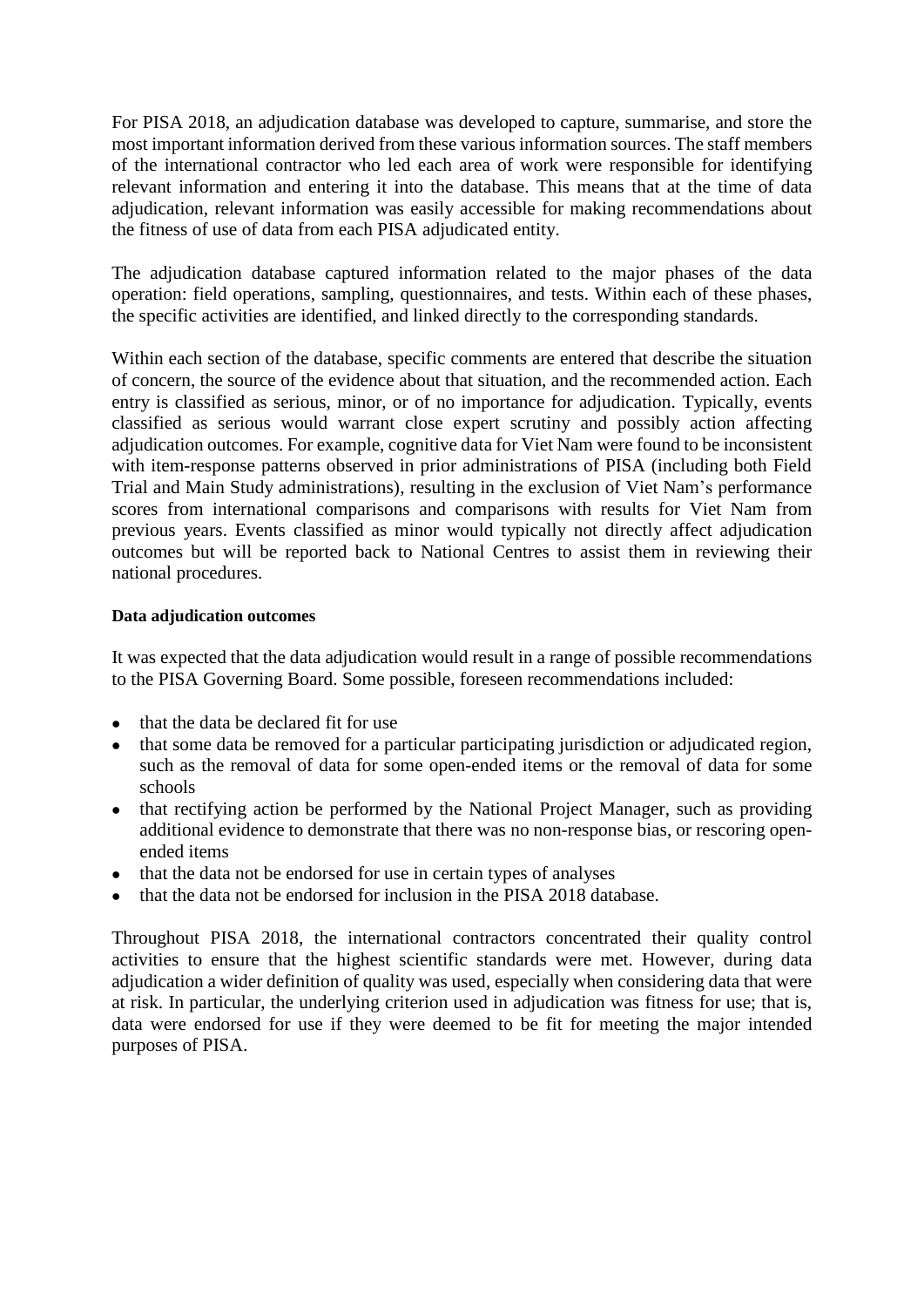## GENERAL OUTCOMES

#### **Overview of response rate issues**

The PISA school response rate requirements are discussed in Chapter 4. Figure 14.1 is a scatter plot of the attained PISA school response rates before and after replacements. Those jurisdictions that are plotted in the light blue shaded region were regarded as fully satisfying the PISA school response rate criterion.





Latvia and New Zealand had a response rate below the 85% level before the use of replacement schools but cleared the acceptable level after the replacement schools were included.

Four jurisdictions – Hong Kong (China), the Netherlands, the United Kingdom and the United States – failed to meet the school non-response rate (see Figure 14.1). One participating jurisdiction – Portugal – fell short of the student response-rate standard. After reviewing the sampling outcomes, the consortium asked these five jurisdictions to provide additional data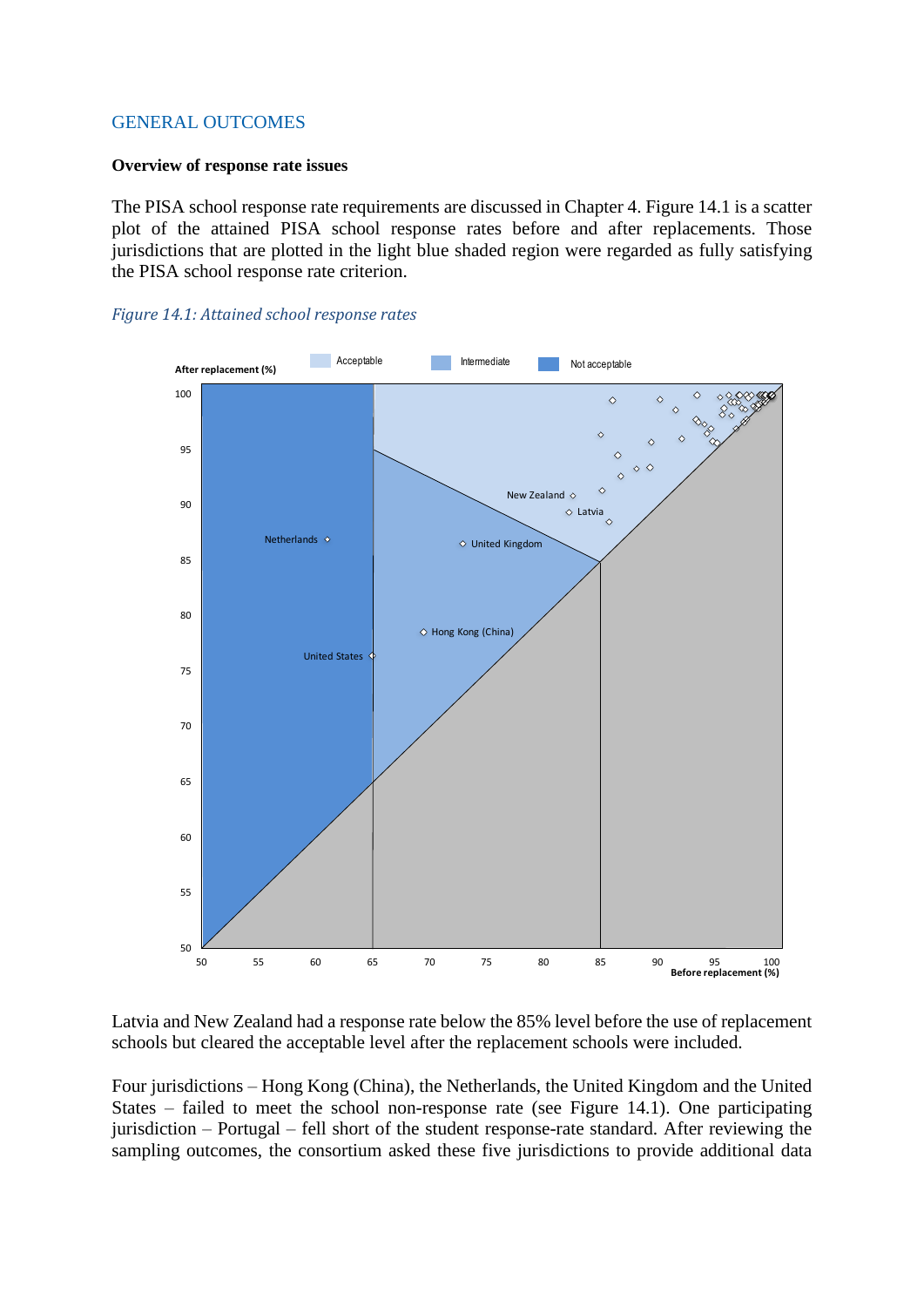that would assist the adjudication group in making a balanced judgement about the threat of the non-response to the accuracy of inferences which could be made from the PISA data.

## **Detailed participating jurisdiction comments**

It is important to recognise that PISA data adjudication is a late but not necessarily final step in the quality assurance process. By the time each participating jurisdiction was adjudicated at the Technical Advisory Group meeting in June 2019, the quality assurance and monitoring processes outlined earlier in this chapter and in Chapter 7 had been implemented. Data adjudication focused on residual issues that remained after these quality assurance processes had been carried out.

The remaining issues fall under two broad categories: (1) adaptations to the recommended international standard procedures in a participating jurisdiction's data collection plan, and (2) a failure to meet international standards at the implementation stage.

#### *Departures from standard procedures in the national data collection plan*

With such a broad and diverse range of participation, it is to be expected that the international best practice approaches to data collection articulated in the PISA Technical Standards document may not be achieved in all national and local contexts. This may be the case for a number of reasons. For example, it may be contrary to national protocols to have unannounced visits of quality monitors to schools to observe test administration. Typically these were discussed with international contractor experts in advance of the assessment, and alternative approaches were considered jointly between the National Project Manager and the international contractor. In isolated departures from best practice, a judgement might easily be made by international contractor experts that there was minimal risk to the quality of the data collection plan. Such isolated departures are not reported in the participating jurisdiction summaries below.

On the other hand, it may not have been straightforward to determine in advance of the assessment how more extensive or multiple departures from PISA Technical Standards may interact with each other and with other aspects of a participating jurisdiction's data collection plan. Cases such as these were considered as part of the data adjudication process and are included in the participating jurisdiction summaries below.

#### *Departures from standards arising from implementation*

Departures from the standards at the implementation stage range from errors within the National Centre (e.g., during the final stages of preparing materials, or in the administration of the coding operation following data collection), a failure to meet documented targets during data collection, for example a shortfall from the minimum school and student sample sizes.

A component of the data adjudication process was to consider the cases of multiple, or more complex departures from the PISA standard procedures, as well as to consider the impact of errors or shortfalls across all aspects of each participating jurisdiction's data collection plan and implementation, and make an evaluation with respect to the quality and international comparability of the PISA results. Notable departures from the standards are reported in the participating jurisdiction summaries below.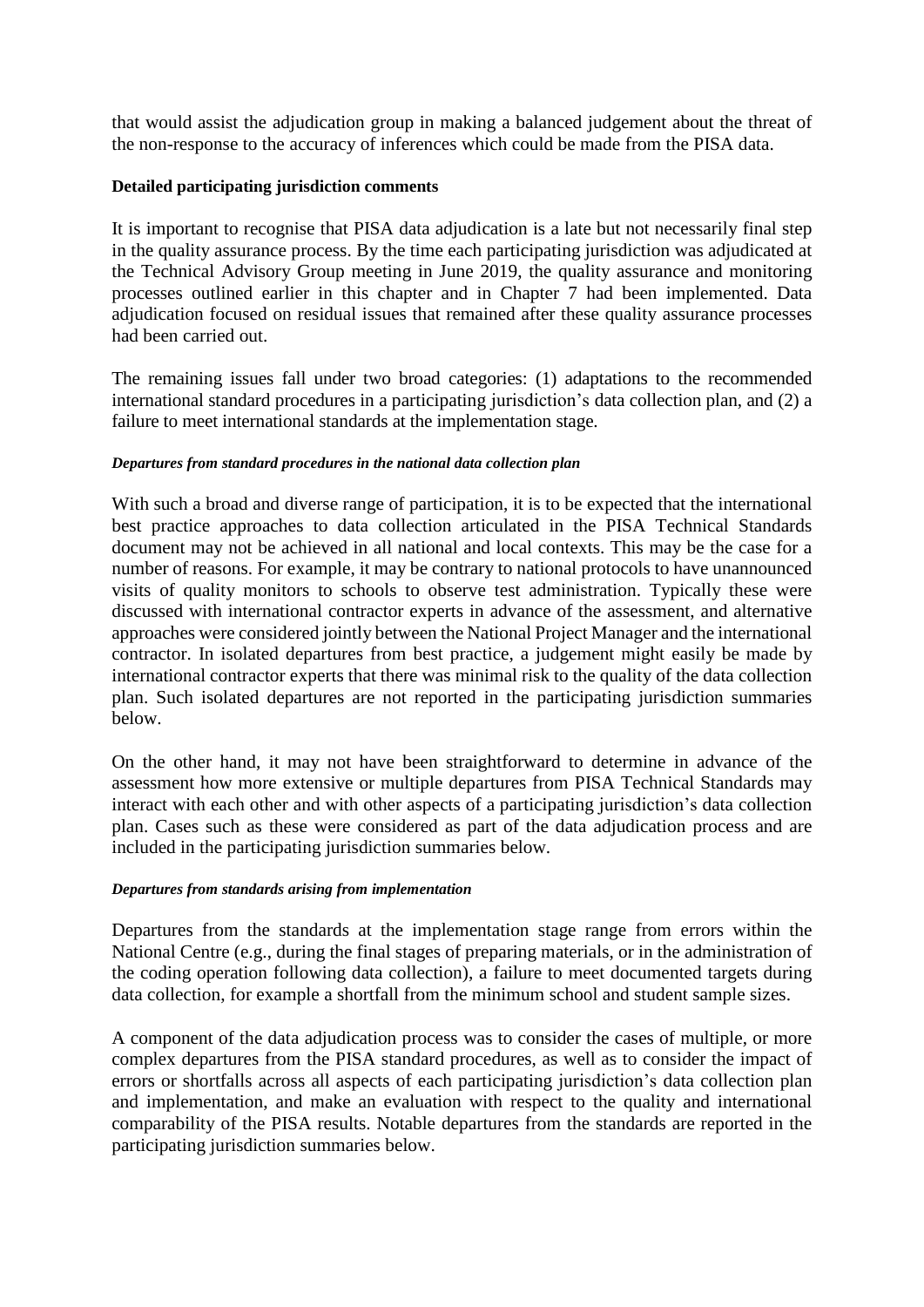Several jurisdictions exceeded the limit on student- and school-level exclusions (5% at most; see Tables 11.1 and 11.2). In jurisdictions where other violations of sampling standards were observed or where the combined level of exclusions exceeded 7%, further information was requested to support the case that no bias would result from exclusions. The number of such cases shows a notable increase over the level observed in previous cycles; at the same time, the average exclusion rates have barely increased, and several countries were able to reduce their exclusion rates with respect to 2015.

A small number of jurisdictions failed to reach the required minimum sample sizes specified in the standards. Such cases were considered as part of the data adjudication process. Even a minor deviation in sample size might be considered a substantive enough issue to report, for example in jurisdictions where standard errors tend to be higher for a given sample size. In PISA 2018, most deviations observed were either minor deviations (i.e. shortfalls of fewer than 50 students or 5 schools) or in jurisdictions that nevertheless achieved comparable standard errors on the major survey estimates; they are therefore not reported below.

Particular attention has been paid to the achievement of the specified response rates of 85% for schools, 80% for students within schools and no more than 5% of students excluded from the assessment. Five jurisdictions were required to provide additional data to support the case that no bias would result from failure to meet the response-rate standards.

Anomalies in submitted data, particularly inconsistencies and deviations from the expected patterns, were also investigated; most cases could be explained and solved through a resubmission of data. The one case that could not be solved is noted below.

If a participating jurisdiction is not listed below then it fully met the PISA standards. Further, in the case of minor deviations from the standards, unless otherwise noted, additional data were usually available to suggest the data were suitable for use.

## **Australia**

There was a total of 5.72% exclusions in Australia; data were included in the final database.

## **Canada**

There was a total of 6.87% exclusions in Canada; in consideration of the fact that the nature and amount of exclusions in 2015 was similar (7.49%), data were included in the final database.

## **Cyprus**

There was a total of 5.99% exclusions in Cyprus; data were included in the final database.

## **Denmark**

There was a total of 5.70% exclusions in Denmark; data were included in the final database.

## **Hong Kong (China)**

The school participation rate, before replacement, was 69%; after replacement, it was 79%. A significant portion of non-participation is the result of some schools failing to reach a 50%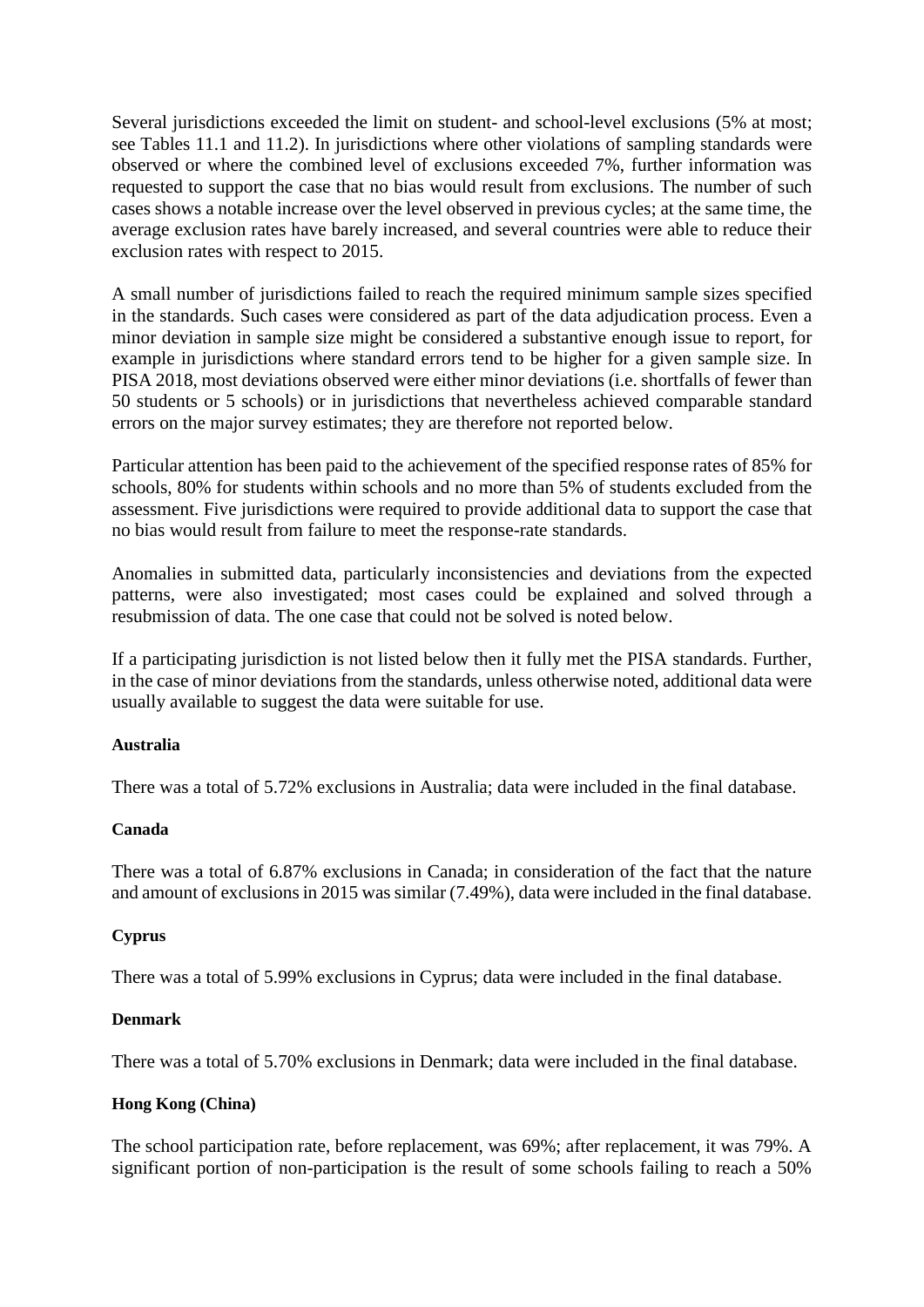response rate among students, rather than of schools not participating at all. In line with established PISA procedures, data from responding students in these schools are included in the database, but the schools are considered as non-responding for the purpose of assessing compliance with response-rate standards.

A school-non-response bias analysis was submitted, showing that, within each sampling stratum, school size and school average achievement (based on respondents) are unrelated to student response rates. In addition, the national centre documented a moderate correlation between school size and PISA performance and explained that the non-response issue was related to low initiative in participation by schools, teacher and students, and that adequate remedial actions had been taken once the problem was identified. In consideration of the nature of the non-response problem, of the fact that a raw, but direct measure of school performance is used to assign schools to sampling strata (and therefore, differential non-response across strata is unlikely to cause bias), and of the available information, the adjudication group concluded that there is limited risk of bias due to non-response, and recommended the inclusion of data in the final database.

#### **Iceland**

There was a total of 5.99% exclusions in Iceland; data were included in the final database.

#### **Israel**

There was a total of 10.21% exclusions in Israel.

The high exclusion rate in Israel was the result of the lack of participation by a particular type of boys' school. These schools were considered to be non-responding schools in cycles up to 2015 but were treated as school-level exclusions in 2018.

#### **Kazakhstan**

There was a total of 5.87% exclusions in Kazakhstan; data were included in the final database.

#### **Lebanon**

Lebanon administered a field-trial version of the student questionnaire. As a result, the database does not contain information about several questions that were rotated in the field trial across questionnaire booklets. This violation of the PISA technical standard does not affect performance data, but results in incomplete questionnaire data for Lebanon.

#### **Luxembourg**

There was a total of 7.92% exclusions in Luxembourg; in consideration of the fact that the nature and amount of exclusions in 2015 was similar (8.16%), data were included in the final database.

## **The Netherlands**

There was a total of 6.24% exclusions in the Netherlands.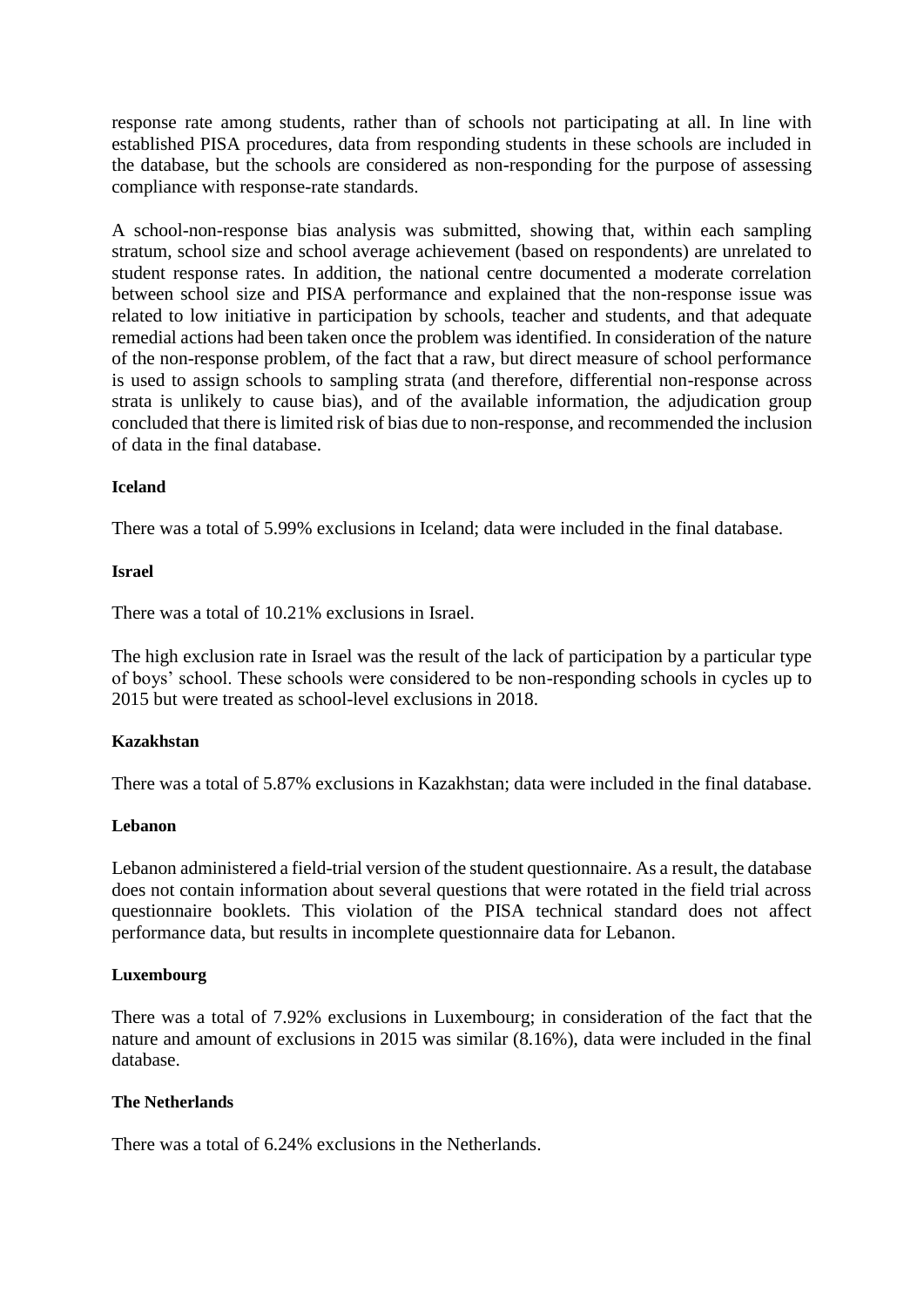The school participation rate, before replacement, was 61%; after replacement, it was 87%.

Some 17% of responding students (weighted) were assigned to UH booklets, intended for students with special education needs and containing only reading, mathematics and science questions, and a shorter version of the student questionnaire.

A school-non-response bias analysis was submitted, relying on a direct measure of school performance in a national assessment, and comparing the final PISA sample to the original PISA sample, including non-responding schools and excluding replacement schools. Based on the available information, the Adjudication Group concluded that there is limited risk of bias due to non-response, and recommended the inclusion of data in the final database for analyses of reading, mathematics and science performance.

However, for analyses of financial literacy performance and of most questionnaire scales, the effective rate of exclusion is increased by the high proportion of students assigned to UH booklets. The Adjudication Group concluded that results for financial literacy are not comparable to those of other jurisdictions. Data for the Netherlands (financial literacy sample) were therefore not included in the international dataset, and are available as a separate dataset.

## **New Zealand**

There was a total of 6.78% exclusions in New Zealand. In consideration of the fact that the nature and amount of exclusions in 2015 was similar (6.54%), data were included in the final database.

## **Norway**

There was a total of 7.88% exclusions in Norway. In consideration of the fact that the nature and amount of exclusions in 2015 was similar (6.75%), data were included in the final database.

## **The Republic of North Macedonia**

The Republic of North Macedonia administered a field-trial version of the student questionnaire. As a result, the database does not contain information about several questions that were rotated in the field trial across questionnaire booklets. This violation of the PISA technical standard does not affect performance data, but results in incomplete questionnaire data for the Republic of North Macedonia.

## **Portugal**

The weighted student-response rate, after replacement, was 76%.

A student-non-response-bias analysis was submitted, investigating bias amongst students in grades 9 and above (students in grades 7 and 8 represented only about 11% of the total sample, but 20% of the non-respondents). A comparison of the linked responding and non-responding cases, using sampling weights, revealed that non-respondents tended to score about one-third of a standard deviation below respondents on the national mathematics examination (implying a "raw" upward bias of about 10% of a standard deviation on population statistics that are based on respondents only). At the same time, a significant proportion of the performance differences could be accounted for by variables considered in non-response adjustments (including grade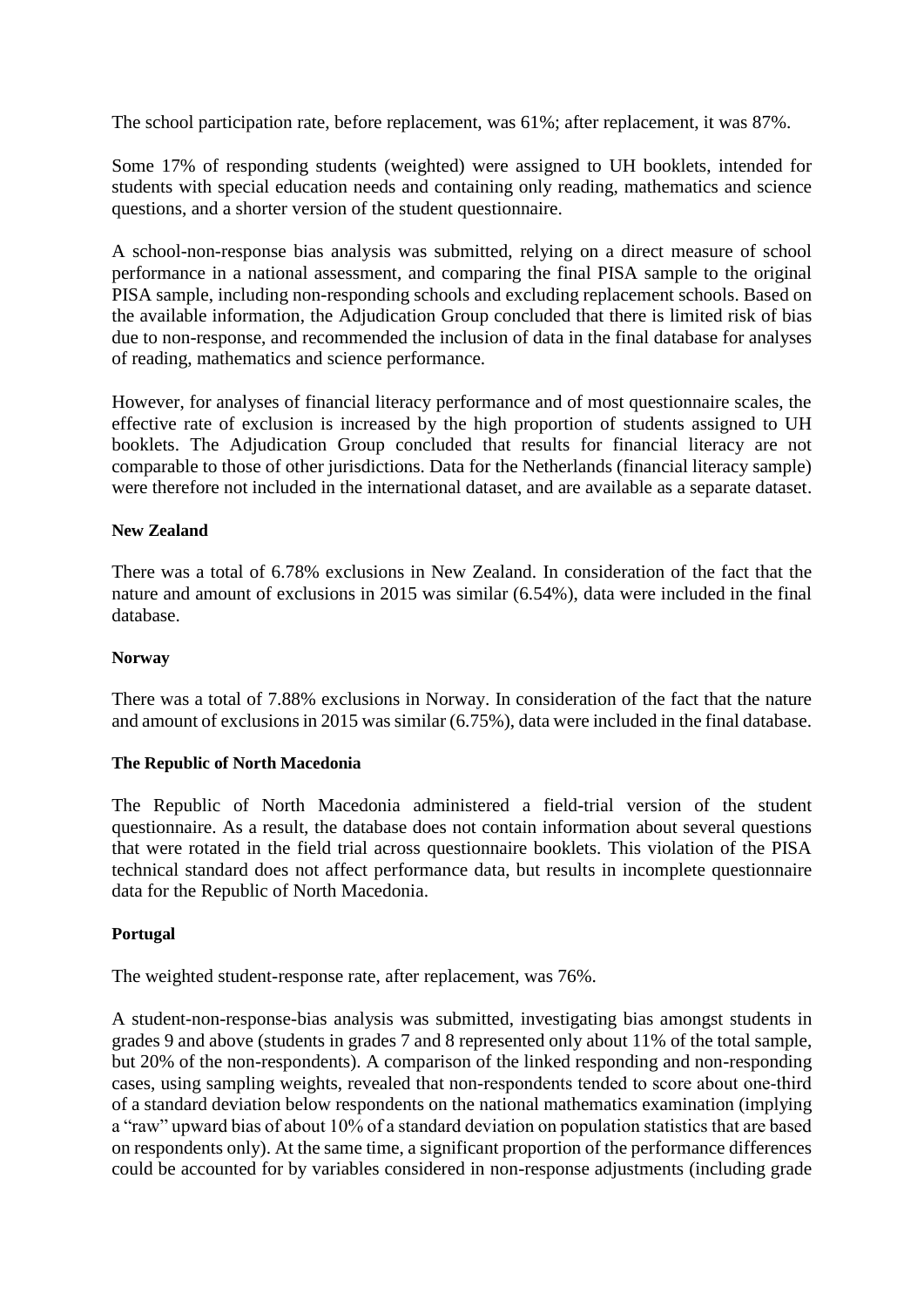level). Nevertheless, a residual upward bias in population statistics remained, even when using non-response adjusted weights. The non-response bias analysis therefore implies a small upward bias for PISA 2018 performance results in Portugal. The Adjudication Group however considered that trend comparisons and performance comparisons with other countries may not be particularly affected, because an upward bias of that size cannot be excluded even in countries that met the response-rate standard or for previous cycles of PISA. Data were included in the final database, and are reported with an annotation.

#### **Sweden**

There was a total of 11.09% exclusions in Sweden, a marked increase over previous cycles.

Because of Swedish data-collection laws, the reasons for exclusion could not be explicitly stated in student-tracking forms. However, the adjudication group considered it plausible that this increase was the consequence of a large and temporary increase in immigrant flows and therefore of students with limited language experience. It is expected that the exclusion rate will decrease to previous levels in future cycles of PISA, as such inflows stabilise or shrink. Data were included in the final database.

#### **Switzerland**

There was a total of 6.68% exclusions in Switzerland; data were included in the final database.

#### **Turkey**

There was a total of 5.66% exclusions in Turkey; data were included in the final database.

The increase in exclusions over previous cycles could be attributed to a particular type of nonformal education institutions which were previously not listed in sampling frames, and which were listed, but excluded, in 2018.

#### **The United Kingdom**

The school participation rate, before replacement, was 73%; after replacement, it was 87%.

A school-non-response bias analysis was submitted, limited to England (the largest subnational entity within the United Kingdom) and relying on a direct measure of school performance in a national assessment. This analysis investigated differences between responding and nonresponding schools and between originally sampled schools and replacement schools. This supported the case that no notable bias would result from non-response. Based on the available information, the Adjudication Group concluded that there is limited risk of bias due to nonresponse, and recommended the inclusion of data in the final database.

Data for the Scotland, an adjudicated subnational entity within the United Kingdom, fully met the standards.

## **The United States**

The school participation rate, before replacement, was 65%; after replacement, it was 76%.